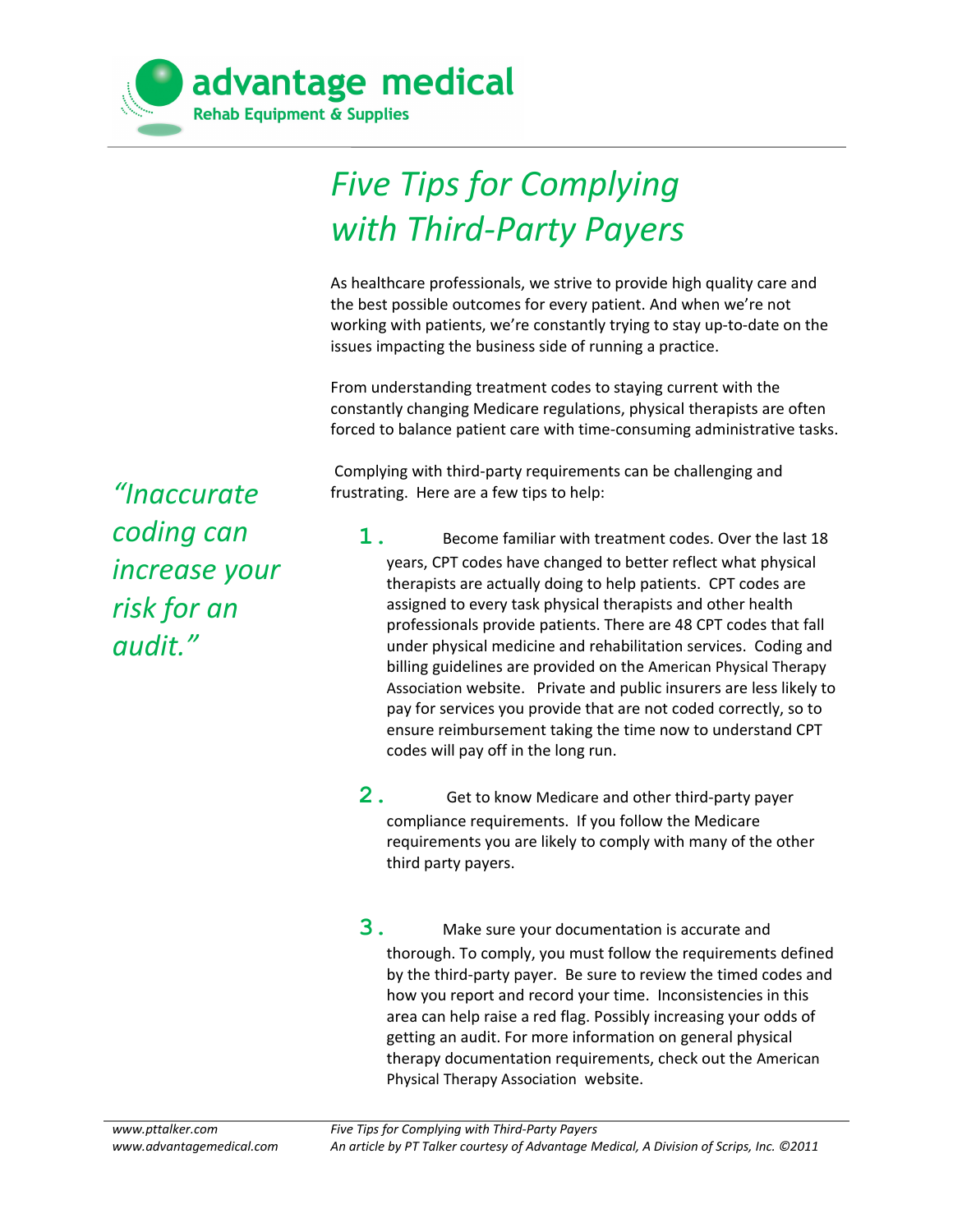advantage medical **Rehab Equipment & Supplies** 

*"Accurate coding can help improve reimbursement rates and reduce your risk of audit."*

**4** . Invest in an electronics records management compliance software program. A number of software packages are available to help physical therapists comply with third-party insurance requirements. Many will provide flags to remind you to look for gaps and issues that you to have in order to comply with the third-party payer requirements. Software programs also provide software guided clinical decision support protocols, automated documentation of therapist-patient interactions, evidence-based practice guidelines, and documentation, billing, and regulatory compliance assistance.

- **5.** Ask for help. Practice Management Consultants are available to help guide you through reimbursement, billing and compliance challenges. The rules and regulations defined by third party payers take your time away from caring for patients. Despite your best efforts, you may not be coding items as accurately as you think. Accurate coding can help improve reimbursement rates and reduce your risk of audit. Consultants can also help you develop a plan to improve your reimbursement rates and payment outcomes.
- Working with an expert on the rules and regulations around coding, billing, documentation, and compliance can free you up to spend more time treating patients.
- *Want more information? Learn more about the topic in a podcast with [Helene Fearon,](http://fearonlevine.com/HeleneFearonProfile.aspx) PT and partner of [Fearon and Levine Consulting.](http://fearonlevine.com/) She recently shared her third-party payment expertise with [PT Talker.](http://pttalker.com/2011/03/overcome-physical-therapy-reimbursement-challenges-2/) Tune in at www.PTTalker.com.*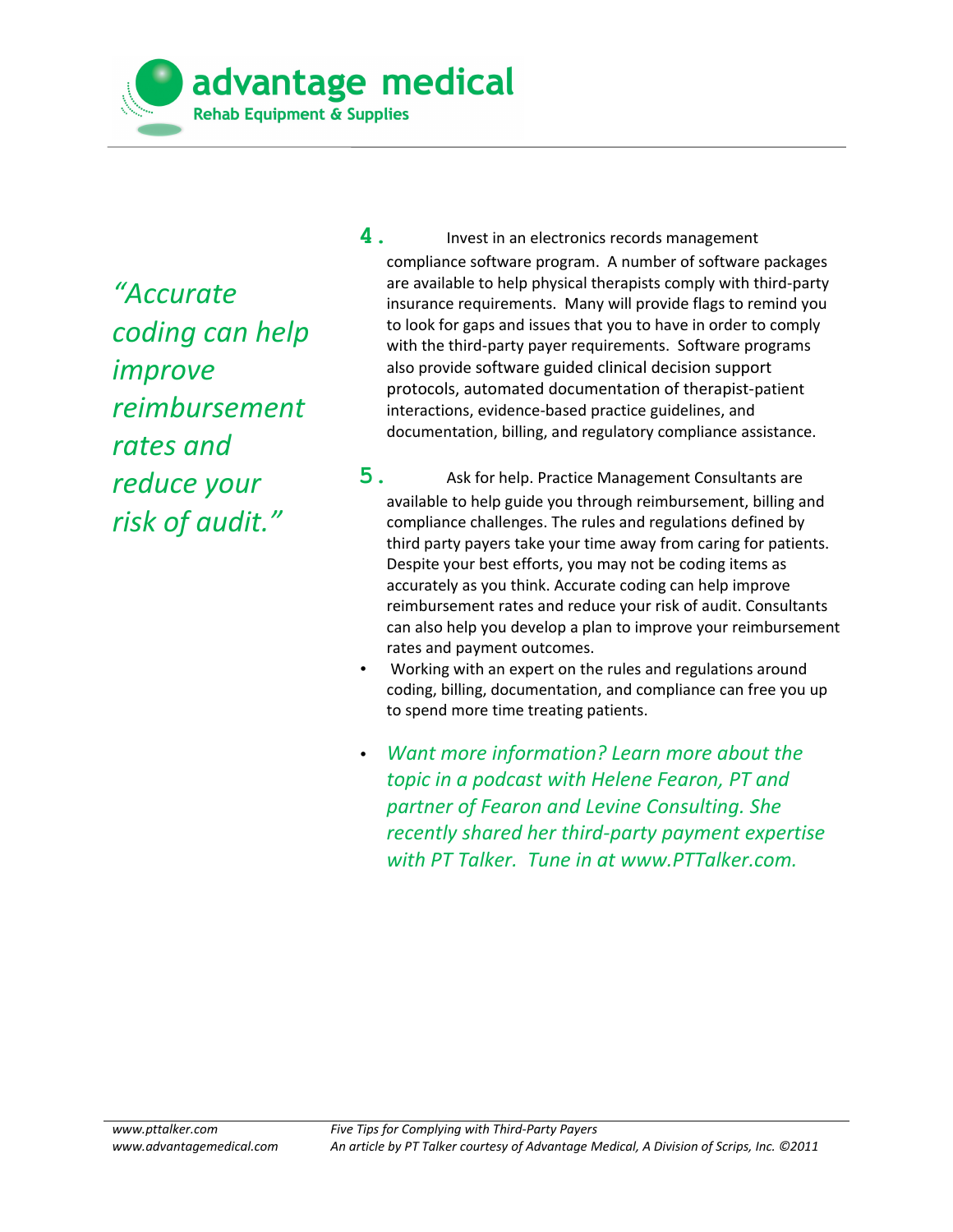



## *About the Author*

After helping design and market the first preventative knee brace for football players as an Athletic Trainer at Iowa State University in the late 1970's, Jeff has made physical therapy equipment his passion since 1986. He launched Advantage Medical in 1994 with a commitment to help Physical Therapists and rehab professionals improve clinical outcomes as well as save time and costs through pioneering, creative solutions. Jeff's entrepreneurial approach keeps Advantage Medical and its clients at the forefront of innovations and best practices in the PT industry.

Jeff was also one of four original founders of the National Medical Alliance in 1988 which later changed its name to Motion1. He served as the Chief Operating Officer for 10 years and was instrumental in its growth and reputation as a leading supplier to independent rehabilitation distributors across the country. He is also the host of the long running podcast "PT Talker" featuring a physical therapy expert for listeners every week. Subscribe to the free, informative broadcast designed to help therapists grow their business at [www.PTTalker.com](http://pttalker.com/)

## *About Advantage Medical*

Advantage Medical was established in 1994 to meet the growing needs of rehab professionals in a variety of medical disciplines. Advantage Medical has become a leading provider of [expert advice](http://www.advantagemedical.com/?page_id=71) as well as quality therapy equipment and supplies, offering [innovative solutions](http://www.advantagemedical.com/?page_id=120) to challenges faced by physical therapists, clinic directors, chiropractors, athlete trainers and other medical professionals.

In October of 2010, Advantage Medical joined the family of Scrip Companies of Bolingbrook, IL as an operating division. Now with access to a wider variety of products and large scale purchasing power, Advantage Medical is poised to raise the level of value we bring to our clients. Scrip Companies serves markets in massage therapy, chiropractic, spa and now physical therapy.

## *About PT Talker*

Stay up-to-date on the latest industry trends and news by connecting with a community of your fellow experts. Advantage Medical's [PT Talker](http://www.pttalker.com/) is the online resource for business news and ideas for physical therapists. Our podcasts, blog and newsletters keep you informed with new ways to help grow your business, save time, provide improved clinical outcomes or lower costs. Review updates on the newest equipment and products, find tips and techniques for improved patient outcomes, and hear from other clinics about their best business practices. You'll find everything you need to stay ahead of the curve in physical therapy at [PTTalker.com.](http://www.pttalker.com/)

*Five Tips for Complying with Third-Party Payers An article by PT Talker courtesy of Advantage Medical, A Division of Scrips, Inc. ©2011*